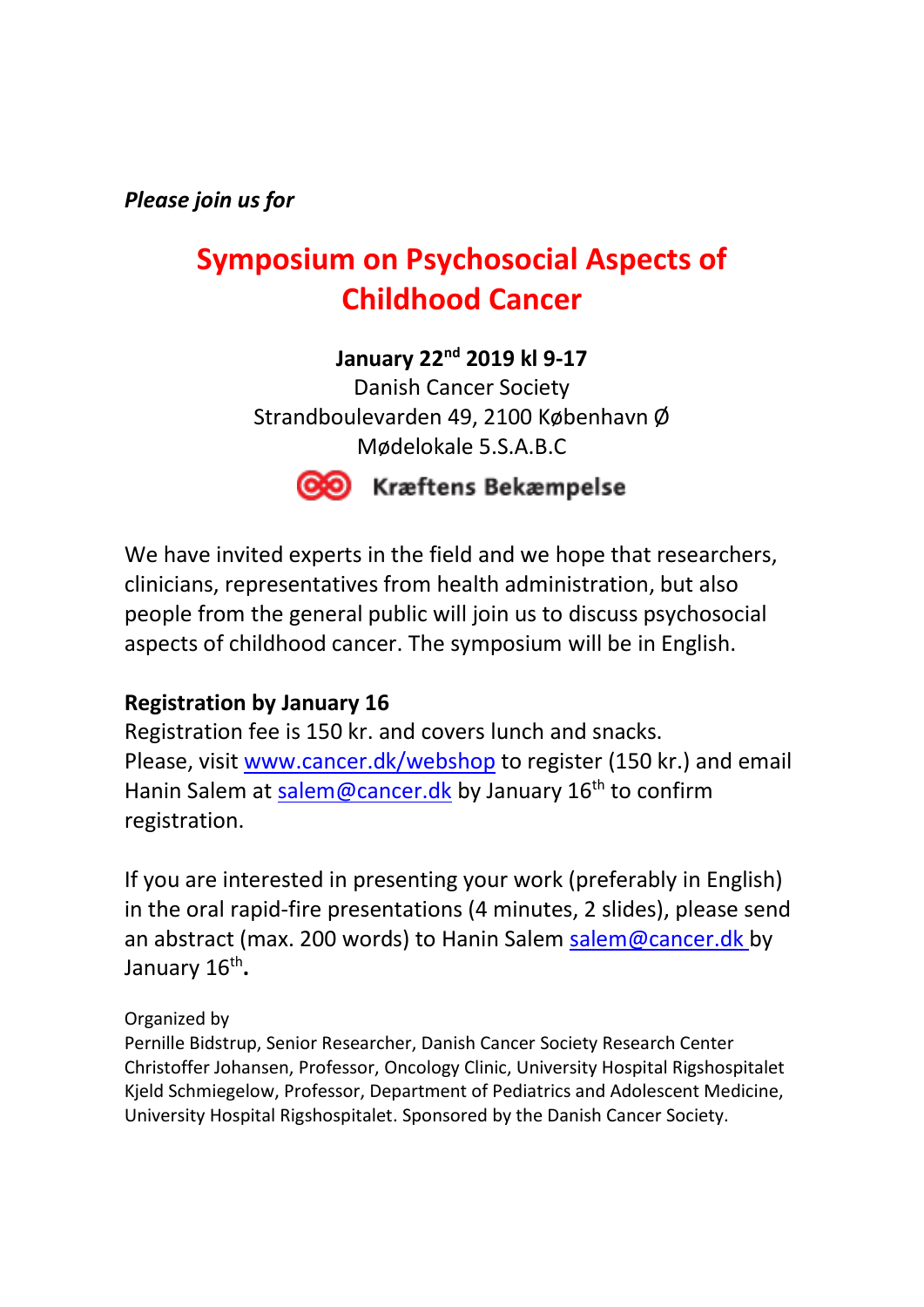# **Symposium on Psychosocial Aspects of Childhood Cancer**

## **Preliminary program**

| 09.00 | Welcome                                                                                                                                                 |
|-------|---------------------------------------------------------------------------------------------------------------------------------------------------------|
| 09.15 | New treatments in childhood cancer. By Kjeld<br>Schmiegelow, Department of Pediatrics and<br>Adolescent Medicine, University Hospital<br>Rigshospitalet |
| 09.35 | The perspective of an adolescent with cancer.                                                                                                           |
| 09.55 | Social inequality in childhood cancer. By Friederike<br>Erdmann, Danish Cancer Society Research Center                                                  |
| 10.15 | <b>Break</b>                                                                                                                                            |
| 10.35 | Risk for disease in parents of children with cancer. By<br>Pernille Bidstrup and Sierra Alef. Danish Cancer<br><b>Society Research Center</b>           |
| 10.55 | Income and work situation of parents of children with<br>cancer. By Sofia Hjelmstedt, Karolinska Institute,<br>Stockholm, Sweden                        |
| 11.20 | Childhood palliation. By Marianne Olsen, Palliative<br>team for children and adolescents, University Hospital<br>Rigshospitalet                         |
| 11.40 | Spirituality. Christian Busch, University Hospital<br>Rigshospitalet                                                                                    |